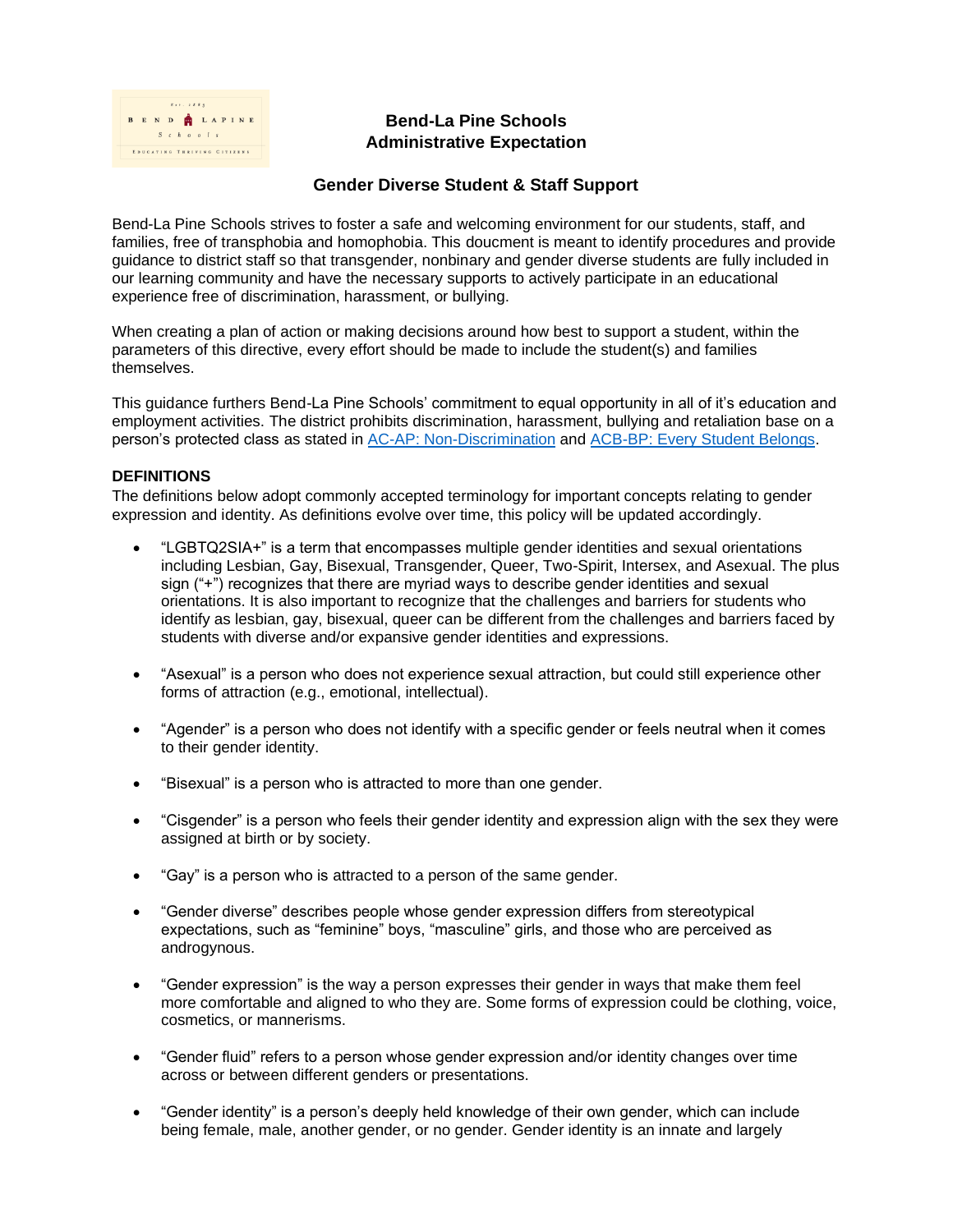inflexible part of a person's identity. One's gender identity can be the same or different than the gender assigned at birth. The responsibility for determining an individual's gender identity rests with the individual.

- "Gender nonconforming" is a person who does not identify with a specific set of traits (behavioral, cultural, community roles) on the male to female spectrum.
- "Gender transitioning" is the process of changing one's gender expression, physical body, and/or legal documentation to align with their gender identity.
- "Intersex" is an umbrella term for unique variations in reproductive or sex anatomy. Variations may appear in a person's chromosomes, genitals, or internal organs like testes or ovaries. Some intersex traits are identified at birth, while others may not be discovered until puberty or later in life.
- "Lesbian" is a female-identified person who is attracted to women.
- "Misgender" occurs when a person wrongly assumes a student's gender and uses the wrong pronouns and/or inaccurate gendered language such as "ladies, miss, boys, Mr., etc." while referring to a student or group.
- "Non-binary/genderqueer" are terms are often used to describe people whose gender is not exclusively male or female, including those who identify Administrative Directive 4.30.061-AD Transgender, Nonbinary and Gender Diverse Students with a gender other than male or female, as more than one gender, or as no gender.
- "Pronouns" or set of pronouns that a person identifies with and would like to be called when their proper name is not being used. Examples include "she/her/hers," "he/him/his," ze/hir/hirs," and "they/them/theirs." Some people prefer no pronouns at all, or some combination such as "she/they."
- "Queer" is a person who does not subscribe to dominant social norms to define their sexual orientation, gender identity, or gender expression. While it is used as a neutral, or even a positive term among many LGBTQ2SIA+ people today, historically "queer" has been used as a derogatory slur. It is sometimes still used as a slur by those who do not identify as part of the community.
- "Sex assigned at birth" The assignment and classification of people as male, female, intersex, assigned at birth often based on physical anatomy at birth and/or karyotyping.
- "Sexual orientation" is a person's romantic and/or physical attraction to people of the same and/or another gender, such as being straight, gay, bisexual, or asexual. Transgender and gender nonconforming people may have any sexual orientation.
- "Transgender" or "Trans" describes any person whose gender identity does not correspond with the sex assigned at birth. "Trans" also often is used as an umbrella term for those who do not identify as cisgender, and can include nonbinary people.
- "Two-Spirit " is used within some Indigenous communities, encompassing cultural, spiritual, sexual and gender identity. The term reflects complex Indigenous understandings of gender roles, spirituality, and the long history of sexual and gender diversity in Indigenous cultures. Individual terms and roles for Two-Spirit people are specific to each nation.

## **PROCEDURES**

When a student enrolls at a Bend-La Pine Schools' school and:

- the student or their family indicates they are transgender, nonbinary, or transitioning; *and*
- the *student* is willing and interested in a team meeting with the family and key staff members, *then*: